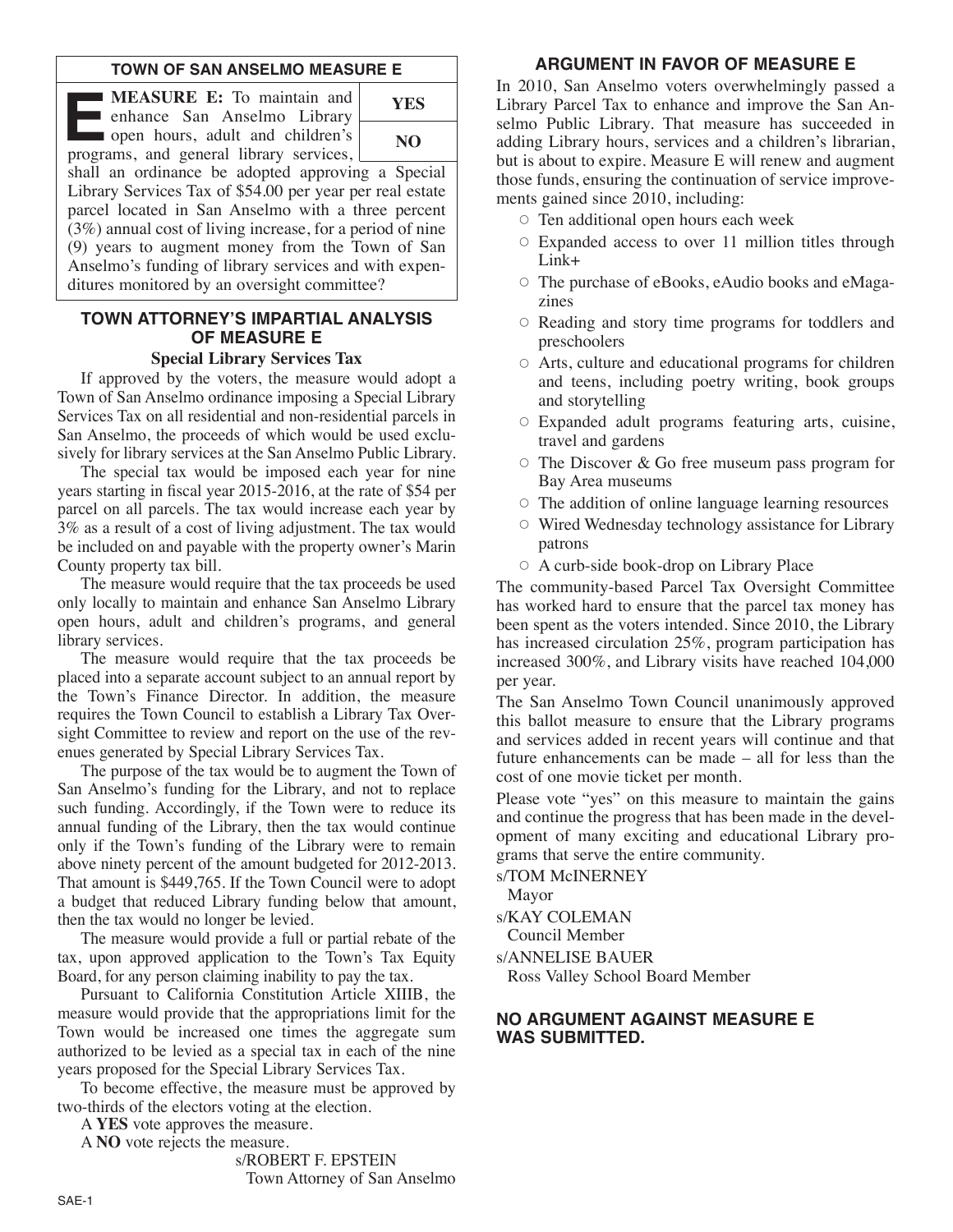# **FULL TEXT OF MEASURE E TOWN OF SAN ANSELMO ORDINANCE NO. \_\_\_\_\_\_\_\_ AN ORDINANCE OF THE PEOPLE OF THE TOWN OF SAN ANSELMO ADOPTING A SPECIAL LIBRARY SERVICES TAX BY AMENDING CHAP-TER 7 "SPECIAL LIBRARY SERVICES TAX" OF THE SAN ANSELMO MUNICIPAL CODE**

#### **(June 3, 2014, Ballot Measure)**

# **THE PEOPLE OF THE TOWN OF SAN ANSELMO DO ORDAIN AS FOLLOWS:**

**SECTION 1. AMENDMENTS TO CODE.** Effective July 1, 2015, Chapter 7 of the San Anselmo Municipal Code, entitled "Special Library Services Tax", is hereby amended as follows:

## **8-7.01 Title**

This chapter shall be known as the "Special Library Services Tax Law of the Town of San Anselmo".

## **8-7.02 Necessity, Authority, and Purpose**

The voters of San Anselmo hereby determine that the cost to maintain and enhance San Anselmo Library open hours, adult and children's programs, and general library services for the residents of the Town of San Anselmo exceeds the amount of funds and revenues provided by the Town and generated from all other sources. The voters further determine that the levy of a Special Library Services Tax of \$54.00 (fifty four dollars and no cents), with a three percent (3%) annual cost of living increase, on each real estate parcel located in the Town of San Anselmo for a period of nine (9) years, when added to all other current library funding and revenues, would be sufficient to maintain an adequate level of library services. Accordingly, a tax is imposed by this chapter pursuant to California Government Code Section 37100.5.

# **8-7.03 Tax Imposed**

A Special Library Services Tax of \$54.00 (fifty four dollars and no cents), with a three percent (3%) annual cost of living increase, on each real estate parcel located in the Town of San Anselmo, is hereby imposed effective July 1, 2015, and levied annually for a period of nine (9) years through and including June 30, 2024.

#### **8-7.04 Impact of Town Funding of the Library on the Tax**

The express purpose of this tax is to augment funding currently provided by the Town of San Anselmo, and not to supplant or replace such funding. Therefore, if during the term of the tax set forth in Section 8-7.03, the Town should determine that conditions warrant a reduction in its annual funding of the Library, the tax will continue to be levied only if the Town funding of the library remains above ninety percent (90%) of the amount budgeted for the 2012-2013 fiscal year, which is \$449,765. If the Town Council adopts a budget that reduces funding below that amount, this Chapter will immediately become invalid in its entirety and the tax imposed by this Chapter will no longer be levied.

# **8-7.05 Inviolability of Tax Revenue**

Revenue to the Library provided by this Special Library Services Tax may not under any circumstances be subject to appropriation to any purpose other than annual funding of the Library.

## **8-7.06 Increase of Appropriations Limit**

California Constitution Article XIIIB, the appropriations limit for the Town of San Anselmo will be increased one times  $(1x)$  the aggregate sum authorized to be levied as a special tax in each of the years covered by this ordinance.

## **8-7.07 Use of County Records**

The records of the Marin County Assessor as of March 1 of each year may be used to determine the actual use of each parcel of real property for the purpose of determining the tax imposed by this chapter.

## **8-7.08 Personal Liability**

The tax levied and imposed by this chapter shall be collected by the Marin County Tax Collector at the same time as, and along with, the property taxes collected by the Marin County Tax Collector. However, the tax shall not become a tax lien on the property against whose owner the tax is assessed. The owner of the property shall be personally liable for nonpayment of the tax.

## **8-7.09 Deposit and Use of Funds from Special Library Services Tax Fund**

All proceeds from the taxes imposed and levied by this chapter shall be paid into the "Special Library Services Tax Fund" to be used exclusively to maintain and enhance San Anselmo Library open hours, adult and children's services and general Library services.

# **8-7.10 Partial Invalidity**

If any section, subsection, sentence, phrase, or clause of this chapter is for any reason held by any court to be invalid, such invalidity shall not affect the remaining portions of this chapter. The voters hereby declare that they would have adopted this chapter, and each section, subsection, sentence, phrase, or clause thereof, irrespective of whether any one or more sections, subsections, sentences, phrases, or clauses be declared for any reason invalid.

# **8-7.11 Rebates/Tax Equity Board**

The Tax Equity Board established by resolution of the Town Council shall receive and act upon applications for full or partial rebates for persons claiming inability to pay the tax provided for in this chapter. (Ordinance No. 845 § 1).

## **8-7.12 Exemption**s

Improved property used exclusively for educational, scientific, charitable, or religious purposes owned and operated by institutions, foundations, or corporations organized and operated for educational, hospital, scientific, charitable, or religious purposes shall be granted an exemption to the tax imposed by this chapter on proof that any such organization has first qualified as an exempt organization under California Revenue and Taxation Code section 23701 (c) and United States Internal Revenue Code section 501.